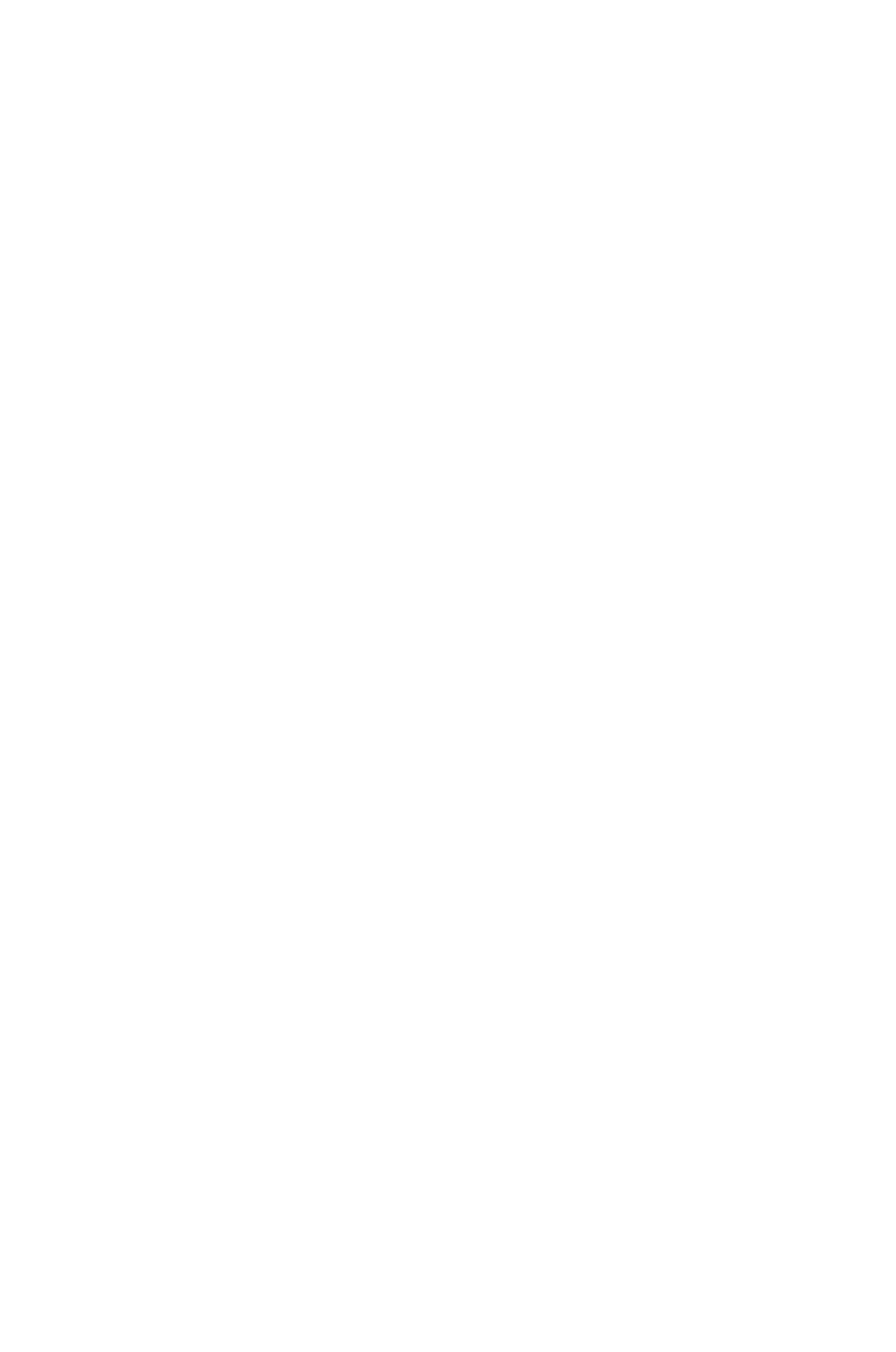## **TABLE OF CONTENTS**

Page

| INTEREST OF THE AMICUS                                                                                                                           |                |
|--------------------------------------------------------------------------------------------------------------------------------------------------|----------------|
| SUMMARY OF THE ARGUMENT                                                                                                                          | 2              |
|                                                                                                                                                  | $\overline{2}$ |
| I. Section 633a(a)'s Plain Text Compels                                                                                                          | 9.             |
| II. Adopting the Eleventh Circuit's<br>Extratextual Interpretation Would<br>Likely Lead to Discrimination By the<br>Government Going Uncorrected | 5              |
|                                                                                                                                                  |                |
|                                                                                                                                                  |                |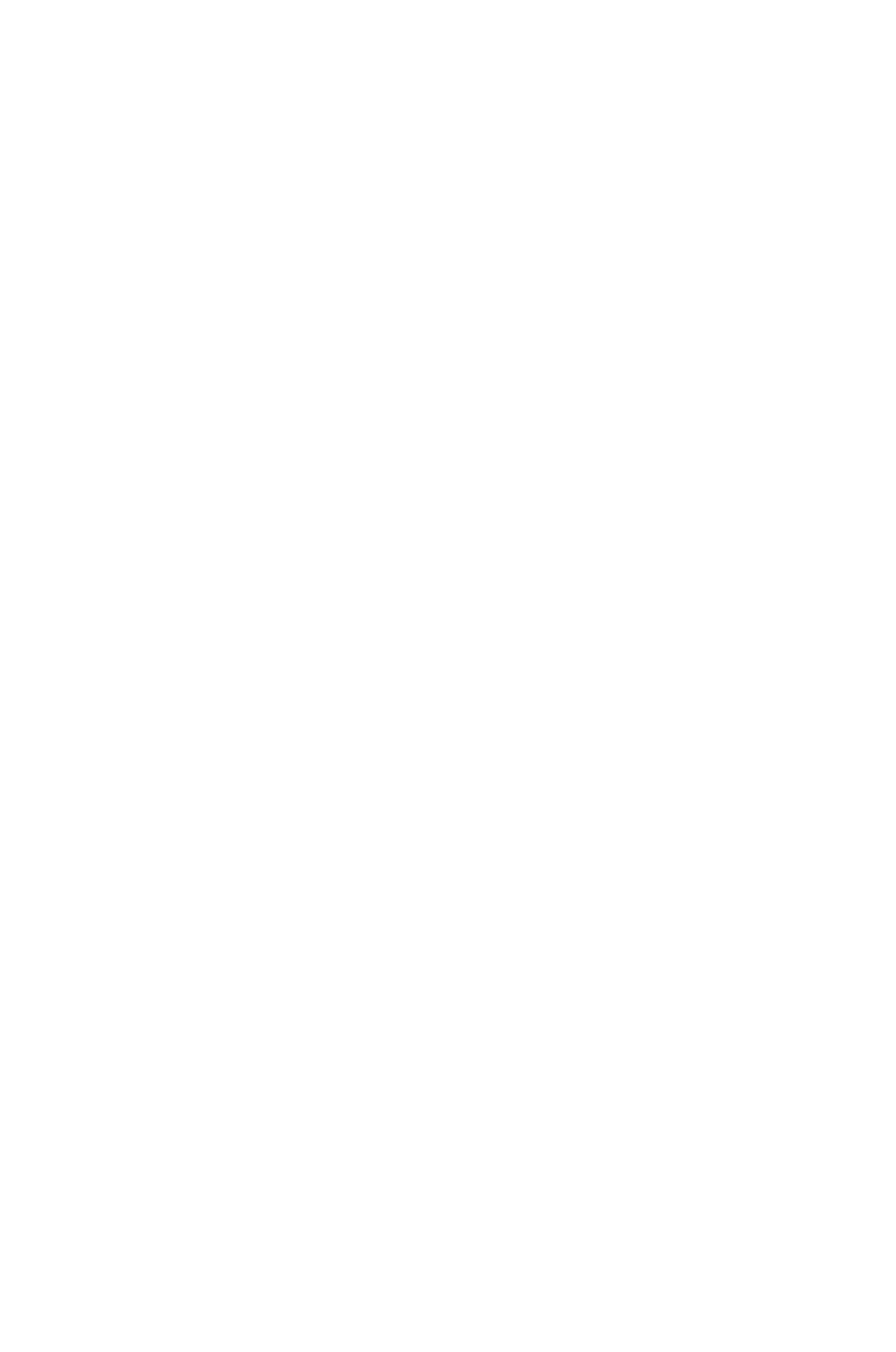## iii

## **TABLE OF AUTHORITIES**

| Cases                                                                                            |
|--------------------------------------------------------------------------------------------------|
| Babb v. Sec'y, Dep't of Veterans Affairs,<br>743 F. App'x 280 (11th Cir. 2018)<br>$\overline{4}$ |
| BedRoc Ltd., LLC v. United States,<br>4                                                          |
| Chevron, U.S.A., Inc. v. Natural Res. Def.<br>Council, Inc.,<br>4                                |
| Fed. Express Corp. v. Holowecki,<br>4                                                            |
| Ford v. Mabus,                                                                                   |
| Forman v. Small,<br>2, 3                                                                         |
| Gilbert v. Homar,<br>$\mathbf 1$                                                                 |
| Gomez-Perez v. Potter,                                                                           |
| Gross v. FBL Fin. Servs. Inc.,<br>3                                                              |
| Lehman v. Nakshian,<br>3                                                                         |
| Miller v. Clinton,<br>687 F.3d 1332 (D.C. Cir. 2012)<br>3                                        |
| NTEU v. Von Raab,<br>$\mathbf{1}$                                                                |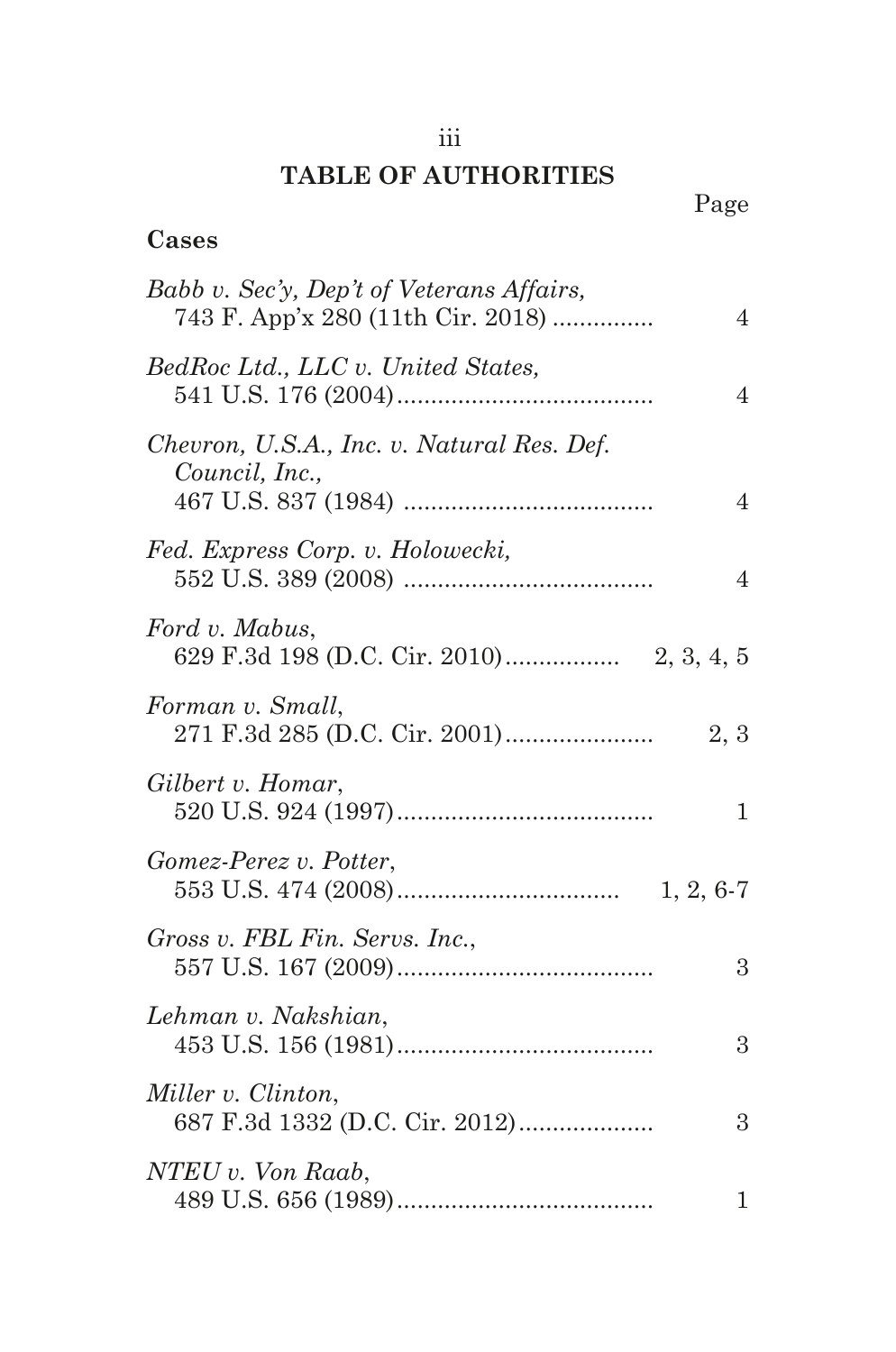## TABLE OF AUTHORITIES—Continued

|                              | Page |
|------------------------------|------|
| United States v. Mead Corp., | 5.   |
| United States v. NTEU,       |      |
| Whitman v. Dep't of Transp., |      |

## **Statutes and Regulations**

|  |  |                  |  | 3,6 |  |
|--|--|------------------|--|-----|--|
|  |  | 1, 2, 3, 4, 5, 6 |  |     |  |

## **Other Materials**

| Press Release, NTEU Secures \$2.7 Million   |   |
|---------------------------------------------|---|
| Settlement and Pay Adjustments For SEC      |   |
| Employees Subject to Illegal Pay System     |   |
| (Oct. 7, 2008), https://www.nteu.org/media- |   |
| center/news-releases/2016/04/13/nteu-       |   |
| secures-27-million-settlement-and-p         | 5 |
|                                             |   |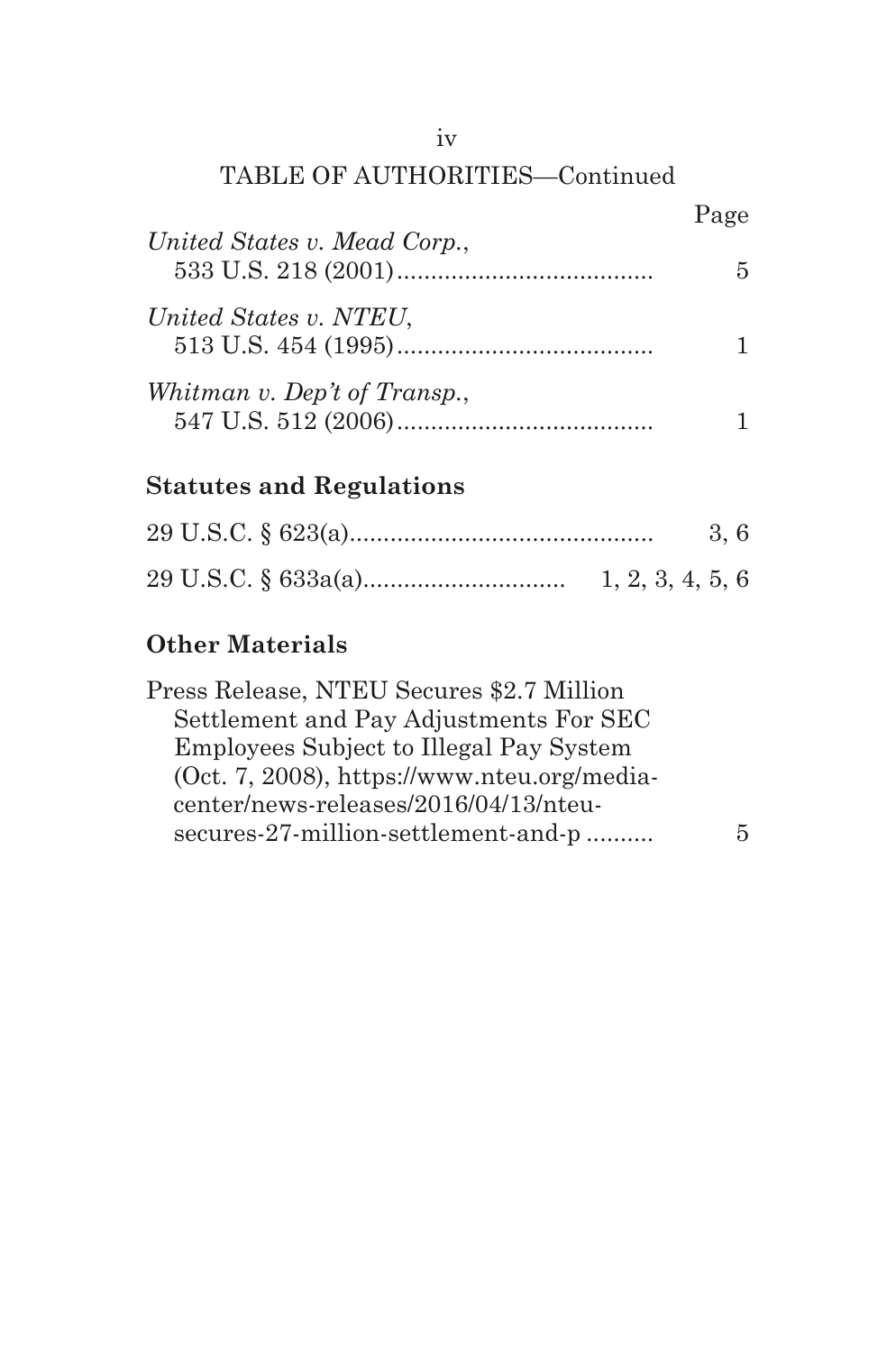#### **INTEREST OF THE AMICUS1**

The National Treasury Employees Union (NTEU) is a federal sector labor organization that represents the interests of approximately 150,000 employees of the federal government nationwide. Refecting its strong interest in protecting employee rights, NTEU has been before this Court frequently, both as a party, *see*, *e.g.*, *United States v. NTEU*, 513 U.S. 454 (1995); *NTEU v. Von Raab*, 489 U.S. 656 (1989), and as an *amicus*. *See*, *e.g.*, *Whitman v. Dep't of Transp.*, 547 U.S. 512 (2006); *Gilbert v. Homar*, 520 U.S. 924 (1997).

NTEU has previously participated in litigation in this Court with respect to the federal sector provision of the Age Discrimination in Employment Act (ADEA), 29 U.S.C. § 633a(a). *Gomez-Perez v. Potter*, 553 U.S. 474 (2008). NTEU and the employees it represents have a substantial interest in the resolution of the issue presented by this case, which will determine the standard for proving a discrimination claim under Section 633a(a). NTEU has used Section 633a(a) to challenge discriminatory agency actions on behalf of its employees. NTEU submits this brief to highlight how adoption of the Eleventh Circuit's incorrect standard would elide Congress's determination that the federal workplace be free from age discrimination.

<sup>1</sup> Pursuant to Supreme Court Rule 37.3(a), *amicus* states that all parties consent to the fling of this brief. Pursuant to Supreme Court Rule 37.6, *amicus* states that this brief was not authored in whole or in part by counsel for any party, and no person or entity other than *amicus* or its counsel made a monetary contribution to fund the preparation or submission of this brief.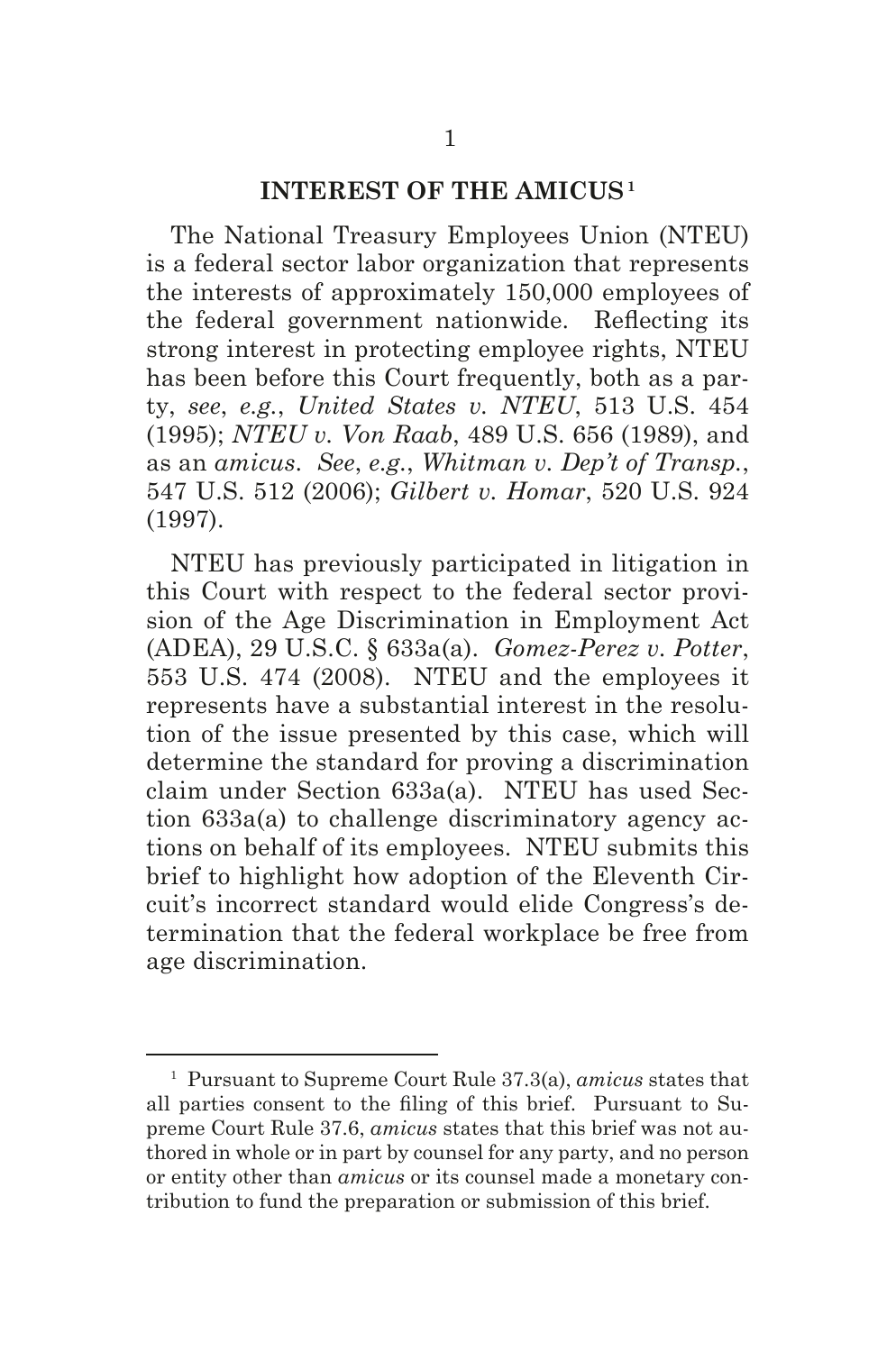#### **SUMMARY OF ARGUMENT**

In the federal sector provision of the ADEA, Congress declared that "[a]ll personnel actions affecting employees or applicants for employment who are at least 40 years of age . . . shall be made free from any discrimination based on age." 29 U.S.C. § 633a(a). The Eleventh Circuit, in the decision below, nonetheless concluded that the government could indeed discriminate based upon age, so long as that discrimination was not the determinative factor in the personnel action. That conclusion is incompatible with Congress's plain instruction. *See Ford v. Mabus*, 629 F.3d 198, 205-07 (D.C. Cir. 2010).

This Court should reverse the Eleventh Circuit's decision and adopt the D.C. Circuit's textual interpretation of Section 633a(a). That interpretation, true to Section 633a(a)'s words, calls for employer liability when the plaintiff carries his or her burden of showing that age is a factor in the personnel action.

NTEU has successfully fought agency actions that discriminated against federal employees based upon age. If this Court embraces the Eleventh Circuit's standard, Section 633a(a)'s unique and plainly stated objective—a federal workplace free from age discrimination—would be jeopardized.

#### **ARGUMENT**

### **I. Section 633a(a)'s Plain Text Compels Reversal.**

Through Section 633a(a) of the ADEA, Congress created a "broad, general ban" on age discrimination in the federal sector. *Gomez-Perez v. Potter*, 553 U.S. 474, 488 (2008). It did so by proclaiming, in "sweeping language" (*Forman v. Small*, 271 F.3d 285, 296 (D.C.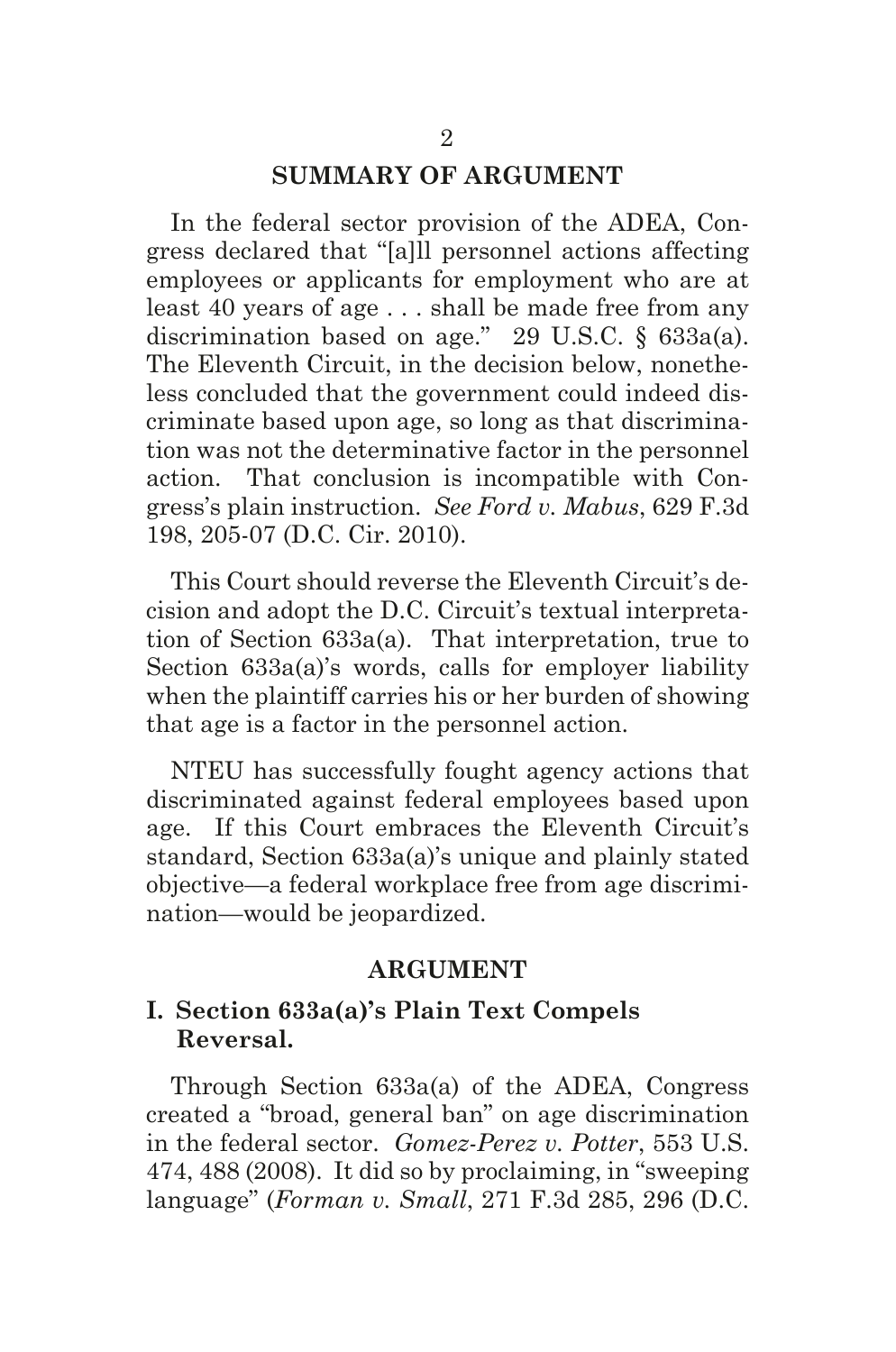Cir. 2001)), that "[a]ll personnel actions affecting employees or applicants for employment who are at least 40 years of age . . . shall be made free from *any discrimination* based on age." 29 U.S.C. § 633a(a) (emphasis added).

Section 633a(a)'s far-reaching language is textually distinct from the private sector provision of the ADEA. The private sector provision prohibits an employer from taking certain actions against an individual "*because of* such individual's age." 29 U.S.C. § 623(a) (emphasis added). This Court has interpreted Section 623(a)'s "because of" clause to mean that "a plaintiff must prove that age was the 'but-for' cause of the employer's" action—i.e., "*the 'reason'* that the employer decided to act." *Gross v. FBL Fin. Servs. Inc.*, 557 U.S. 167, 176 (2009) (emphasis added).

The D.C. Circuit has properly recognized that the "Act's protections for employees of the federal government are, if anything, even more expansive than those for workers employed in the private sector. . . ." *Miller v. Clinton*, 687 F.3d 1332, 1336-37 (D.C. Cir. 2012). It has thus given the "'distinct statutory scheme'" that Congress "'deliberately prescribed'" in the public sector provision of the ADEA the meaning that its plain language demands—instead of confating the public and private sector ADEA schemes despite their textual differences. *Ford v. Mabus*, 629 F.3d 198, 205 (D.C. Cir. 2010) (quoting *Lehman v. Nakshian*, 453 U.S. 156, 166 (1981)). In doing so, it has rejected the very government argument that the Eleventh Circuit endorsed in the decision below.

Specifcally, the D.C. Circuit has concluded that Section 633a(a)'s "more sweeping" language is incompatible with the "but-for test" used in Section 623(a) private sector cases. *Id.* (internal quotation omitted). Instead,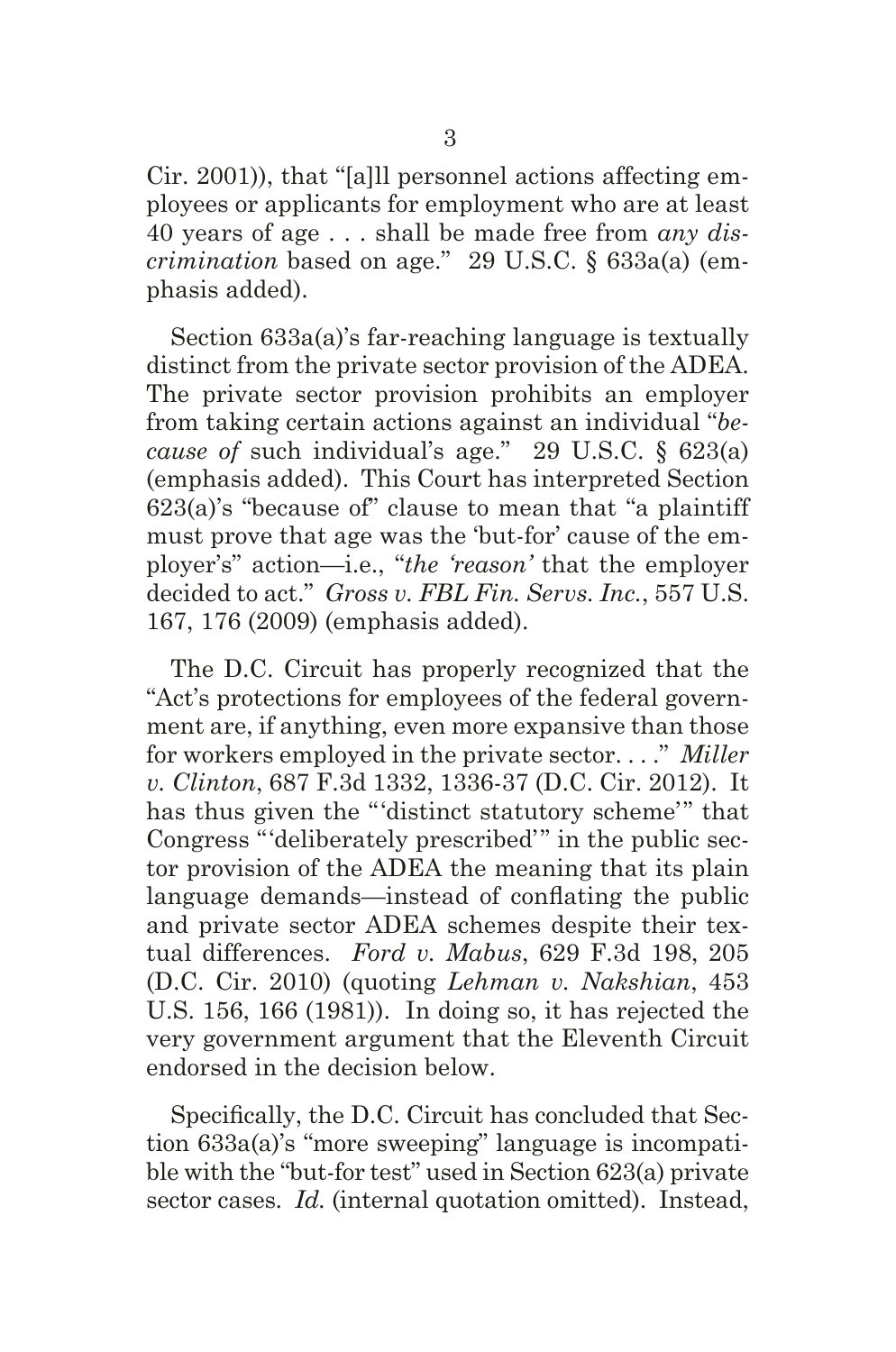consistent with the unambiguous statutory text, an employee proceeding under Section 633a(a) need only "show that the personnel action involved 'any discrimination based on age'"—i.e., "that age was *a* factor in the challenged personnel action." *Id.* at 205-06.

The Equal Opportunity Commission (EEOC), which is charged with administering Section 633a(a), has taken the same view as the D.C. Circuit. As the government has acknowledged, the EEOC has likewise rejected the but-for causation test. *See* Br. for Resp. at 20-21 (citing decisions). The same is true for the Merit Systems Protection Board. *Id.*

The Eleventh Circuit itself seemed to question its decision to depart from Section 633a(a)'s plain text. It noted that the Supreme Court's application of the butfor standard in *Gross* hinged on Section 623(a)'s "because of" language. 743 F. App'x 280, 287 (11th Cir. 2018). As the Eleventh Circuit conceded, Section 633a(a) simply "reads differently." *Id.* But, in that Court's view, it was bound by its prior precedent to apply the but-for standard. *Id.* That was so, even though that prior precedent "did not analyze the linguistic differences between the ADEA's private and federal-sector provisions—differences that [Petitioner Babb] claims make all the difference." *Id.* at 287-88.

This Court is not so constrained. It should thus go no farther than Section 633a(a)'s unambiguous text. That text squarely answers the question presented, ending the inquiry. *BedRoc Ltd., LLC v. United States*, 541 U.S. 176, 183 (2004). And even if the text were somehow ambiguous, the EEOC's interpretation is reasonable and therefore entitled to deference under *Chevron, U.S.A., Inc. v. Natural Resources Defense Council, Inc.*, 467 U.S. 837 (1984). *See Fed. Express Corp. v. Holowecki*, 552 U.S. 389, 395 (2008) (explain-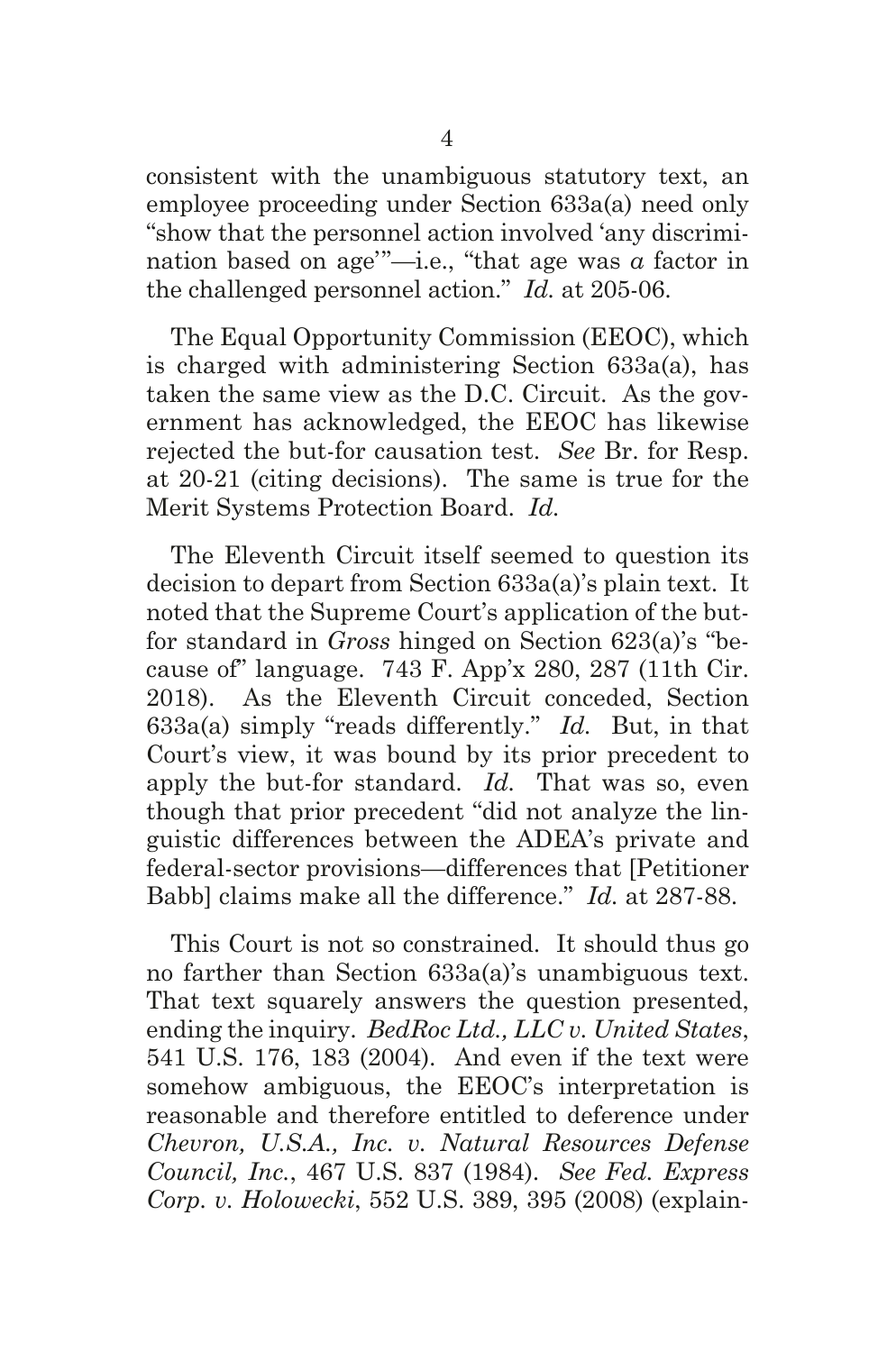ing that EEOC's interpretations of the ADEA qualify for *Chevron* deference); *see also United States v. Mead Corp.*, 533 U.S. 218, 230 & n.12 (2001) (explaining that *Chevron* deference applies to agency adjudications).

### **II. Adopting the Eleventh Circuit's Extratextual Interpretation Would Likely Lead to Discrimination By the Government Going Uncorrected.**

Adoption of a but-for standard for proving age discrimination under Section 633a(a) would almost certainly lead to discrimination going unremedied. As Judge Tatel has explained, if a "but-for causation" standard is used, "a plaintiff who fails to demonstrate that age was a determining factor but nonetheless shows that it was one of several factors would lose even though the challenged personnel action in that scenario was not 'free from any discrimination.'" *Mabus*, 629 F.3d at 205-06.

The existence of age discrimination in government workplaces is an unfortunate reality. NTEU has vigorously litigated ADEA claims against federal agencies on behalf of the employees that it represents.2 That includes individual age discrimination claims that NTEU has brought against agencies through a negotiated grievance procedure.

In one instance, NTEU fought the removal of a United States Department of Agriculture employee with over twenty years of federal service—a removal

<sup>2</sup> *See, e.g.*, Press Release, NTEU Secures \$2.7 Million Settlement and Pay Adjustments For SEC Employees Subject to Illegal Pay System (Oct. 7, 2008), https://www.nteu.org/media-center/ news-releases/2016/04/13/nteu-secures-27-million-settlementand-p.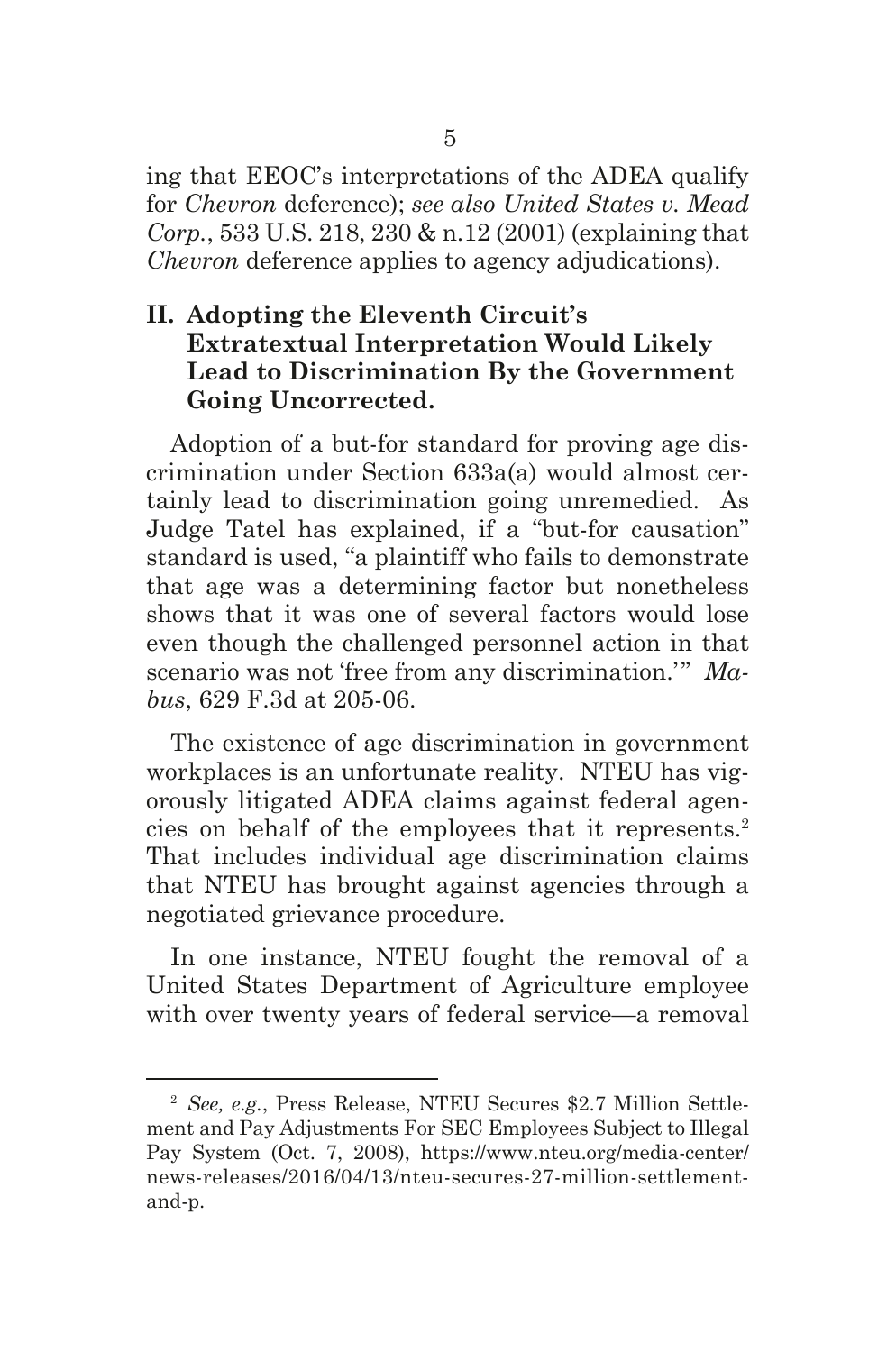that NTEU alleged was motivated by the employee's age. The employee made the diffcult decision to retire prior to the effective date of the discriminatory removal. NTEU pursued an ADEA claim, among others, on the employee's behalf and obtained a favorable monetary settlement. In another instance, NTEU challenged an annual performance appraisal of an Internal Revenue Service (IRS) employee. NTEU alleged that the IRS had improperly lowered the employee's annual performance rating in violation of the ADEA. NTEU was able to settle the dispute and secure an appropriate rating for the employee.

Application of the Eleventh Circuit's legal standard would obstruct Section 633a(a)'s mandate. Agencies would be emboldened to resist all discrimination allegations, confdent that an employee would be hard pressed to adduce evidence proving that age discrimination was the *determinative* factor in a removal or performance rating. Such a showing would require some sort of smoking gun documentary evidence that is unlikely to exist; an agency admission that would never be obtained; or some other method of disproving whatever bases that the government might offer for its action. Congress could not have envisioned such an employer-friendly process when, unlike the approach it took in Section 623(a), it outlawed "any" age discrimination in Section 633a(a).

In sum, if the Eleventh Circuit's ruling stands, the burden on employees to show that the alleged discrimination was the dispositive factor in the agency action—as opposed to part of the agency's calculus would likely be an insurmountable hurdle. The Congress that declared agency actions would be "free from any discrimination based on age" (29 U.S.C. § 633a(a)), thus enacting a "broad, general ban" (*Go-*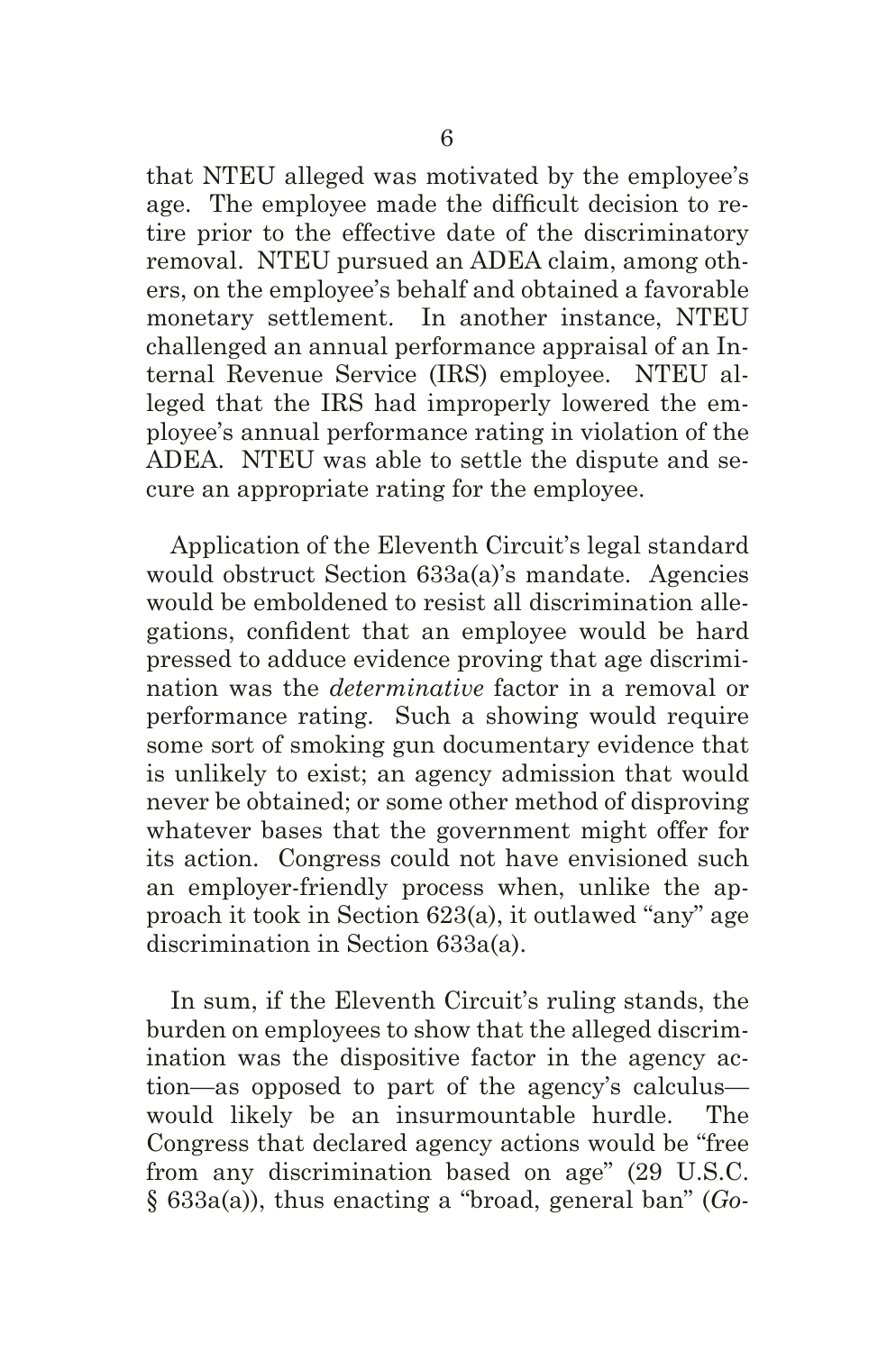*mez-Perez*, 553 U.S. at 488) on such discrimination, could not have intended such a result.

### **CONCLUSION**

For the foregoing reasons and for those set forth in the petitioner's brief, NTEU respectfully requests that this Court reverse the Eleventh Circuit's decision below.

Respectfully submitted,

GREGORY O'DUDEN\* General Counsel LARRY J. ADKINS Deputy General Counsel Washington, D.C. 20006 JulIe M. WIlson Deputy General Counsel PARAS N. SHAH Assistant Counsel

NATIONAL TREASURY Employees UnIon 1750 H Street N.W. (202) 572-5500

\* Counsel of Record Counsel for *Amicus Curiae*

September 24, 2019